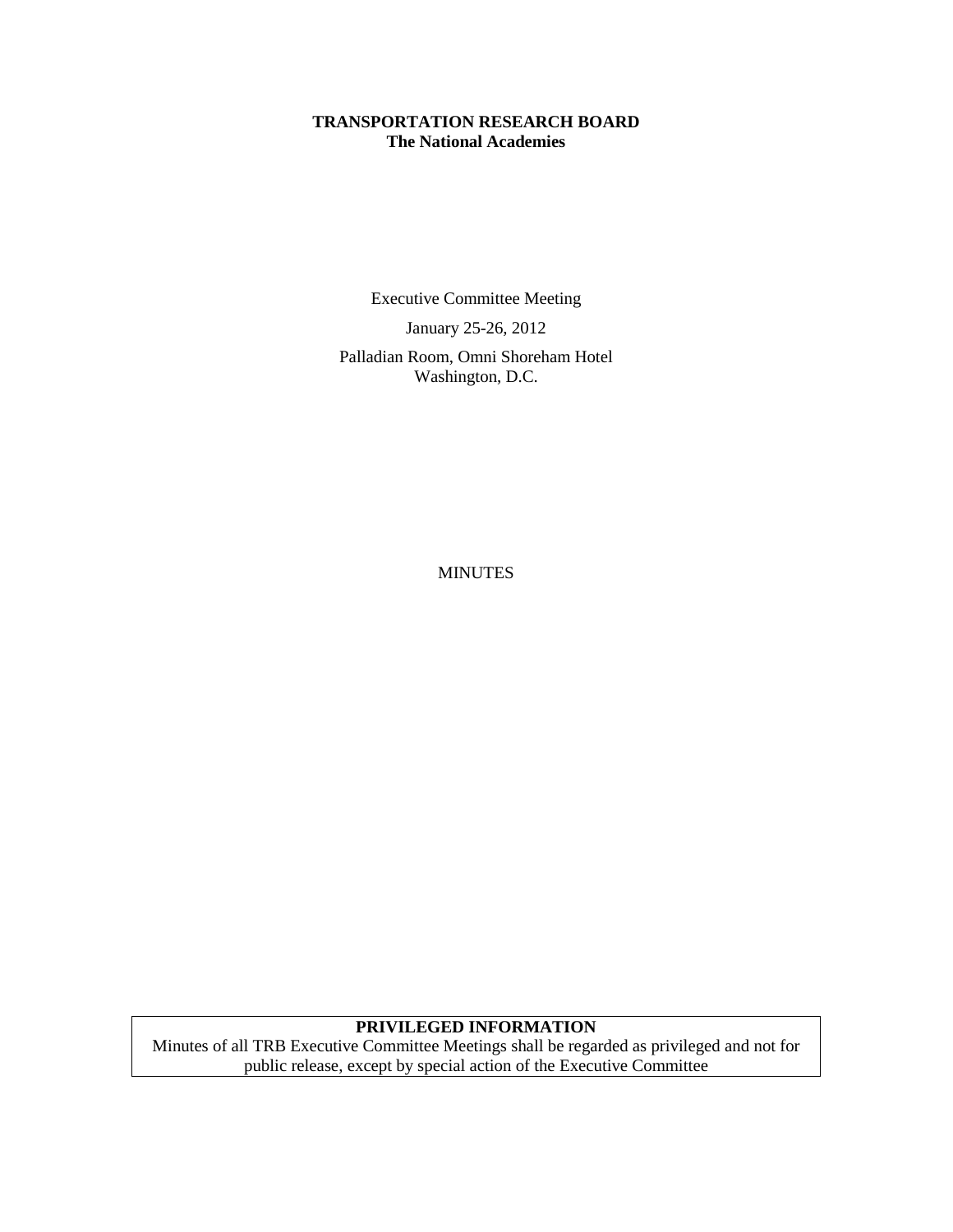### TRANSPORTATION RESEARCH BOARD **Executive Committee Meeting and Policy Session Discussion Minutes** January 25-26, 2012 Palladian Room, Omni Shoreham Hotel Washington, D.C.

## **Table of Contents**

| BRIEFING BY NATIONAL ACADEMIES' DIRECTOR OF CONGRESSIONAL AND GOVERNMENT |  |
|--------------------------------------------------------------------------|--|
|                                                                          |  |
|                                                                          |  |
|                                                                          |  |
| POLICY SESSION: INLAND WATERWAY TRANSPORTATION: ISSUES, CHALLENGES,      |  |
|                                                                          |  |
|                                                                          |  |
|                                                                          |  |
| POLICY SESSION: INLAND WATERWAY TRANSPORTATION: ISSUES, CHALLENGES,      |  |
|                                                                          |  |
|                                                                          |  |
|                                                                          |  |
|                                                                          |  |
|                                                                          |  |
|                                                                          |  |
|                                                                          |  |
|                                                                          |  |
|                                                                          |  |
|                                                                          |  |
|                                                                          |  |
|                                                                          |  |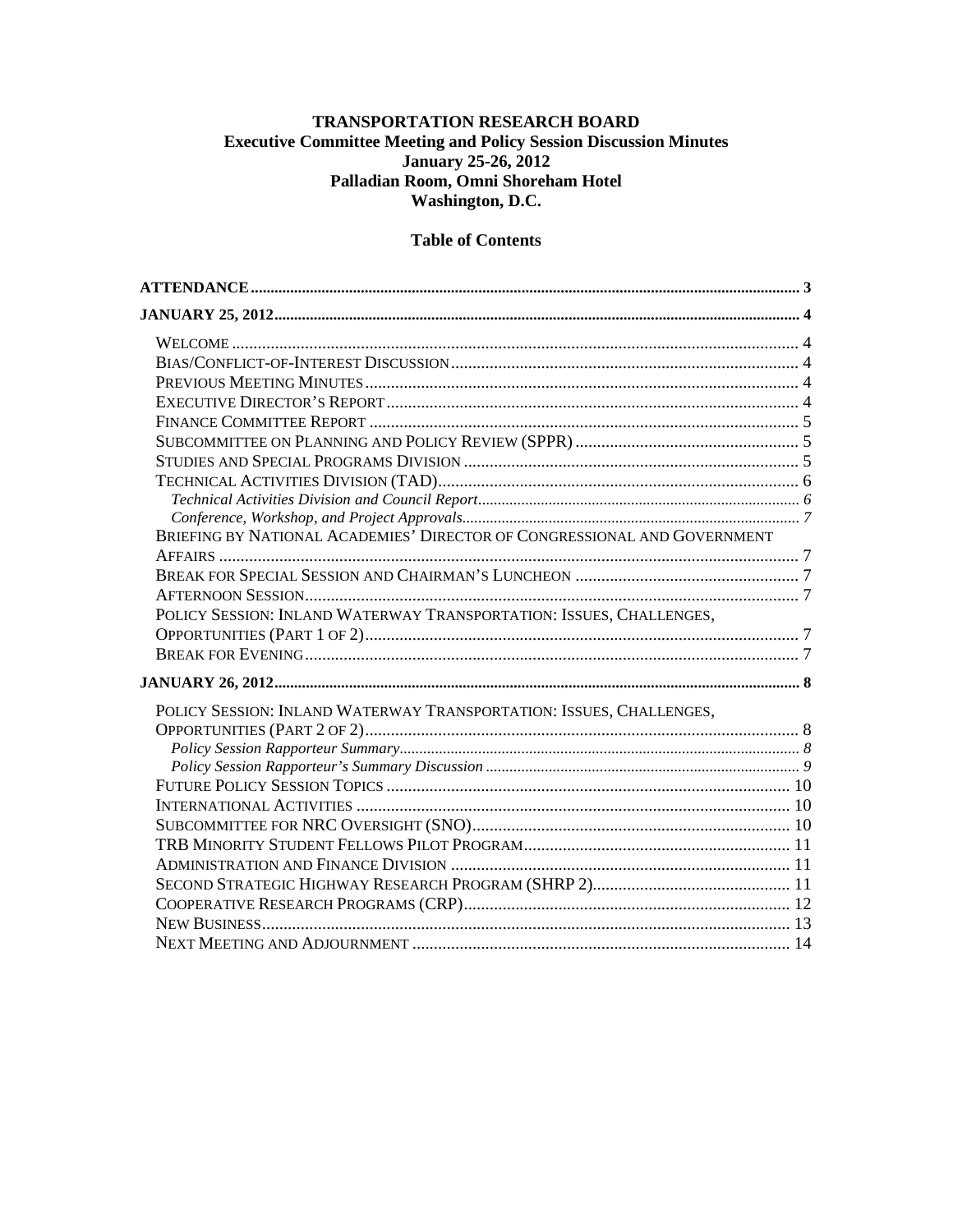#### **TRB Executive Committee Meeting Attendance January 25-26, 2012 Washington, D.C. Attendance**

#### <span id="page-2-0"></span>**EXECUTIVE COMMITTEE**

#### **TECHNICAL ACTIVITIES COUNCIL**

| Neil Pedersen            | Chair      |                          |                           |
|--------------------------|------------|--------------------------|---------------------------|
| Sandra Rosenbloom        | Vice Chair | Katherine Turnbull       | Chair                     |
|                          |            | <b>Ronald Knipling</b>   |                           |
| <b>Barry Barker</b>      |            | <b>Anthony Perl</b>      |                           |
| Deborah Butler           |            | Peter Swan               |                           |
| Rebecca Brewster         | Ex Officio | <b>Steven Silkunas</b>   |                           |
| William Clark            |            |                          |                           |
| Eugene Conti             |            | <b>GUESTS</b>            |                           |
| <b>James Crites</b>      |            |                          |                           |
| Anne Ferro               | Ex Officio | <b>Richard Calhoun</b>   | Cargo Carriers            |
| John Gray                | Ex Officio | Anne Cann                | <b>USACE</b>              |
| Paula Hammond            |            | <b>Stacy Cummings</b>    | <b>FRA</b>                |
| Michael Hancock          |            | Gerald Galloway          | University of Maryland    |
| Chris Hendrickson        |            | Dana Goward              | <b>USCG</b>               |
| John Horsley             | Ex Officio | Jim Jensen               | <b>National Academies</b> |
| Adib Kanafani            |            | Tim Klein                | <b>RITA</b>               |
| Gary LaGrange            |            | Kevin Knight             | <b>USACE</b>              |
| Michael Lewis            |            | Kelly Leone              | <b>FMCSA</b>              |
| Joan McDonald            |            | James McCarville         | Port of Pittsburgh        |
| Susan Martinovich        |            |                          | Commission                |
| Michael Melaniphy        | Ex Officio | Greg Nadeau              | <b>FHWA</b>               |
| Victor Mendez            | Ex Officio | Jeff Paniati             | <b>FHWA</b>               |
| <b>Michael Morris</b>    |            | Nan Shellabarger         | <b>FAA</b>                |
| <b>Tracy Rosser</b>      |            | Michael Trentacoste FHWA |                           |
| <b>Steven Scalzo</b>     |            | <b>Vincent Valdes</b>    | <b>FTA</b>                |
| Gerry Schwartz           |            | Wesley Wilson            | University of Oregon      |
| <b>Beverly Scott</b>     |            |                          |                           |
| David Seltzer            |            | <b>TRB STAFF</b>         |                           |
| Lawrence Selzer          |            |                          |                           |
| Kumares Sinha            |            | Cindy Baker              |                           |
| <b>Thomas Sorel</b>      |            | Ann Brach                |                           |
| Daniel Sperling          |            | Stephen Godwin           |                           |
| <b>Kirk Steudle</b>      |            | <b>Russell Houston</b>   |                           |
| Douglas Stotlar          |            | <b>Christopher Jenks</b> |                           |
| Polly Trottenberg        | Ex Officio | Michael LaPlante         |                           |
| <b>Barry Wallerstein</b> | Ex Officio | <b>Mark Norman</b>       |                           |
| C. Michael Walton        |            | Suzanne Schneider        |                           |
| <b>Gregory Winfree</b>   |            | <b>Thomas Palmerlee</b>  |                           |
|                          |            | <b>Robert Skinner</b>    |                           |

# **MARINE BOARD CHAIR**

Michael Bruno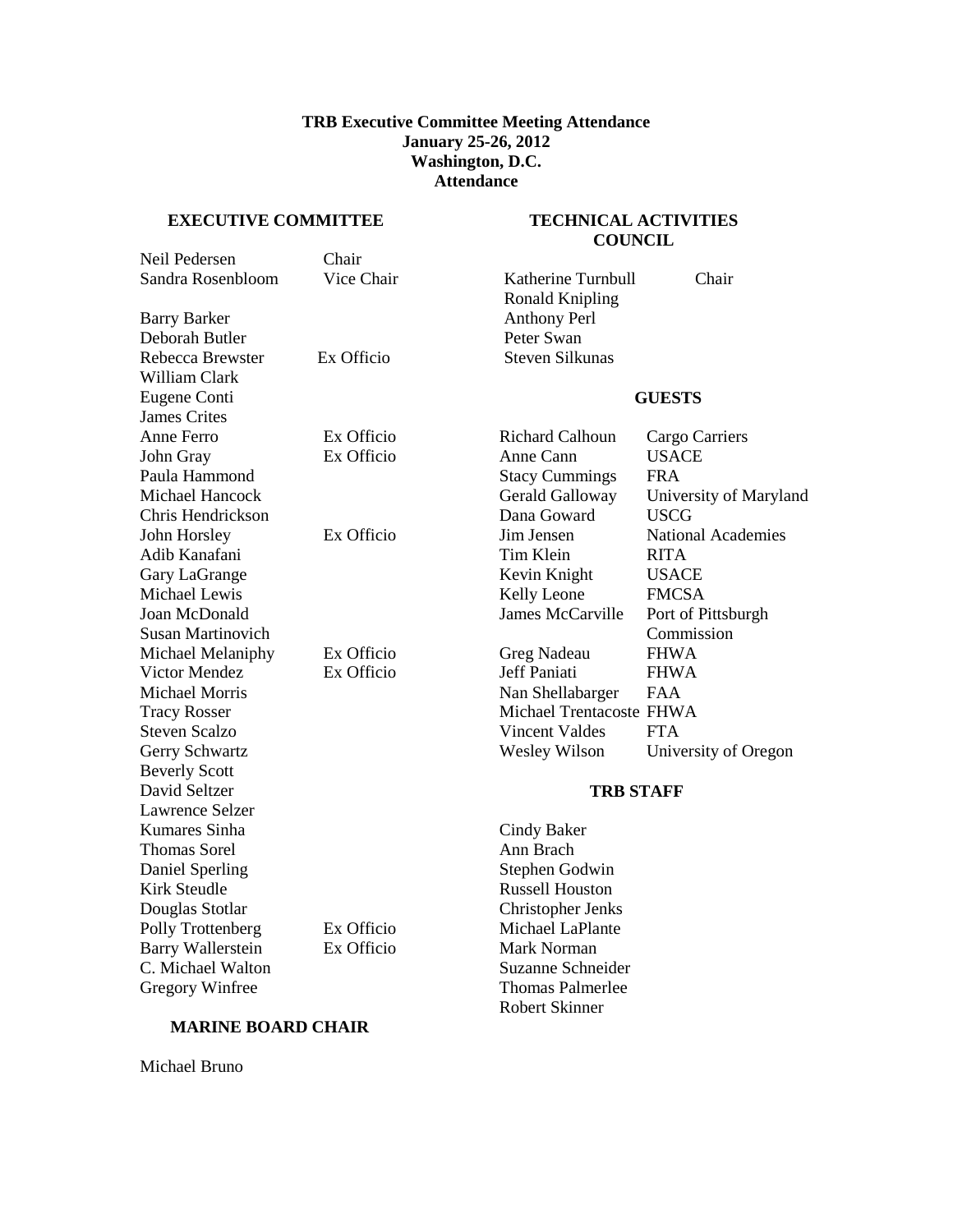### **TRANSPORTATION RESEARCH BOARD Executive Committee Meeting and Policy Session Minutes January 25-26, 2012**

#### **Washington, D.C.**

<span id="page-3-0"></span>*Highlighted areas indicate Executive Committee action.*

## **January 25, 2012**

#### <span id="page-3-1"></span>**Welcome**

Transportation Research Board Executive Committee Chair Neil Pedersen called the meeting to order at approximately 8:00 a.m. Chairman Pedersen welcomed everyone in attendance and recognized incoming and outgoing members of the Executive Committee. Self-introductions were made.

#### <span id="page-3-2"></span>**Bias/Conflict-of-Interest Discussion**

A bias/conflict-of-interest discussion was held, in which members of the Executive Committee were given the opportunity to disclose potential biases or conflicts of interest they could have related to areas that might be discussed at this or future Executive Committee meetings. No members reported any conflicts of interest related to the Executive Committee's duties.

#### <span id="page-3-3"></span>**Previous Meeting Minutes**

The minutes of the June 10-11, 2011, meeting of the Executive Committee were approved.

#### <span id="page-3-4"></span>**Executive Director's Report**

Robert Skinner provided a report on a number of items concerning TRB as detailed in the Executive Director's Report (Tab 2 of the agenda book). During his presentation, Skinner highlighted the following:

- Later today, the Executive Committee will be breaking in order to attend the 10:00 a.m. session that will include Secretary Ray LaHood and six former secretaries of the U.S. Department of Transportation.
- The long-term prospect for reauthorization of federal surface transportation programs remains unknown. TRB's Core Program relies on support derived from the research budgets of U.S. Department of Transportation's (DOT's) modal and research administrations and from the state DOTs via the state planning and research provision that sets aside a portion of their federal aid for planning and research. Cooperative research programs for public transportation, freight, and hazardous materials must be reauthorized in the pending legislation.
- The Airport Cooperative Research Program received \$15 million for FY 2012. The Transit Cooperative Research Program (TCRP) was part of a surprise package of cuts to the transit research budget. Appropriated TCRP funding for FY 2012 dropped to \$6.5 million from \$9.98 in FY 2011, a 35 percent cut. The National Cooperative Rail Research Program received no appropriated funds for FY 2012.
- Neil Hawks retired at the end of December, and Ann Brach took over as the SHRP 2 Director on January 1, 2012. Recruiting difficulties for the naturalistic driving study appear to have been largely overcome. The U.S. Federal Highway Administration and the American Association of State Highway and Transportation Officials with assistance from SHRP 2 staff are organizing to mount a very significant initiative to implement the results of the SHRP 2 research.
- Since the Executive Committee last met, TRB has released two high-profile policy studies—*The Macondo Well-Deepwater Horizon Blowout: Lessons for Offshore Drilling Safety,* and *The Safety Challenge and Promise of Automotive Electronics: Insights from Unintended Acceleration*.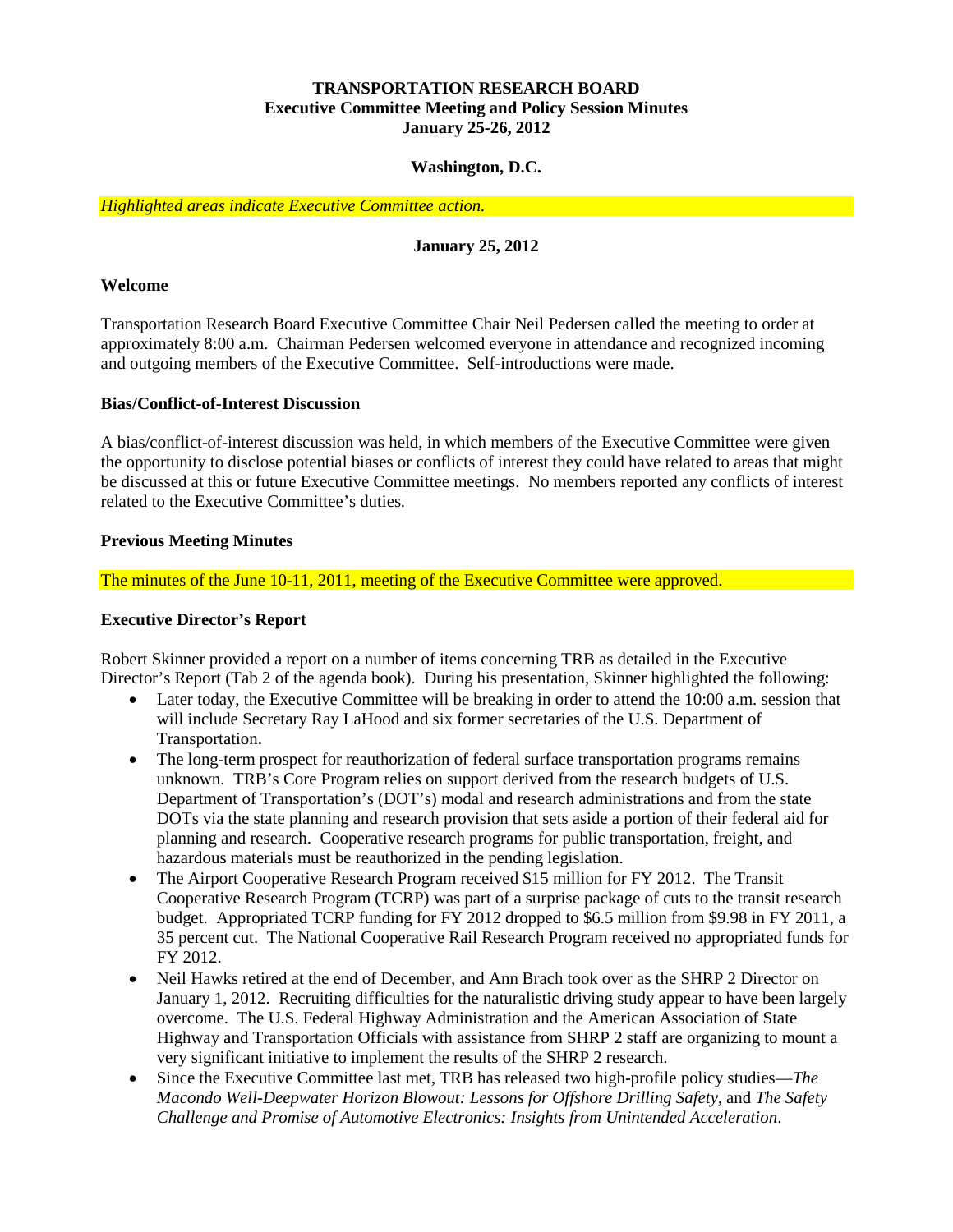- With consultant assistance, TRB is undertaking a strategic review of its specialty IT software to help determine priorities and approaches for maintaining, renewing, and replacing mission-critical systems.
- News from the National Academies
	- o The restoration of the historic National Academy of Sciences building on Constitution Avenue continues on schedule for completion in April. *(Subsequent to the meeting the project was slightly delayed.)*
	- o James Hinchman, the National Academies' Chief Operating Officer, has been serving as the acting Executive Officer of the National Academy of Sciences and National Research Council since Bill Colglazier's retirement.
	- o The 2012 budget for the National Academies anticipates a slight decline compared with 2011.

# <span id="page-4-0"></span>**Finance Committee Report**

Kirk Steudle, chair of the TRB Finance Committee, reported that the committee had decided to defer making any final recommendations on the upcoming triennium budget (for the period of  $7/1/12 - 6/30/15$ ) until its meeting in June 2012 at Woods Hole. At that time, depending on the status of reauthorization of federal surface transportation programs, the committee will recommend either a three-year budget or simply a budget for the first year of the next triennium.

Steudle noted that staff had prepared a set of contingency options that might be necessary if TRB experiences a reduction in state and federal funding. Steudle also reported that while the collective state contribution level to the TRB Core Programs is remaining level at \$7.4M, the individual state contributions were recalculated using 2011 SP&R figures; previous state-by-state allocations used 2006 SP&R figures. This reallocation resulted in very minor adjustments for most states.

## <span id="page-4-1"></span>**Subcommittee on Planning and Policy Review (SPPR)**

Neil Pedersen described the role of the SPPR as the group essentially charged with providing guidance and input to TRB between meetings of the Executive Committee. Adib Kanafani gave the report of the SPPR (Tab 3B of the agenda book). Highlights from Dr. Kanafani's presentation include the following:

- SPPR members discussed barriers to expanded international participation and next steps to begin developing a strategic approach on international activities.
- Earlier this week, Sandra Rosenbloom presented the results of an inventory of TRB's international activities to the International Activities Committee and solicited their views about establishing regular collaborative international symposiua on topics of mutual interest. Dr. Rosenbloom will report on the results of her conversations later during this meeting.
- SPPR members discussed follow-up to the June 2012 policy session on infrastructure funding. Interest was expressed in conducting a policy study that would define the technical, political, and institutional (federal, state, and local) challenges of moving toward various road pricing strategies and the benefits as well as limitations of some of the funding ideas in circulation. As a precursor to developing a statement of task for the project, the committee agreed that the next step would be to convene some national experts to discuss the issues and advise TRB on how it could contribute toward resolving them.
- The SPPR approved 11 conferences and workshops for TRB sponsorship or cosponsorship.

## <span id="page-4-2"></span>**Studies and Special Programs Division**

Stephen Godwin noted that the Studies and Special Programs Division report (Tab 4B of the agenda book) provides an overview of pending studies, potential studies, policy studies under way, and reports completed in 2011. Highlights of Godwin's presentation include the following:

• An ad hoc committee will organize a public workshop on Arctic navigation safety. The workshop, which is still under development, is expected to feature invited presentations and discussions.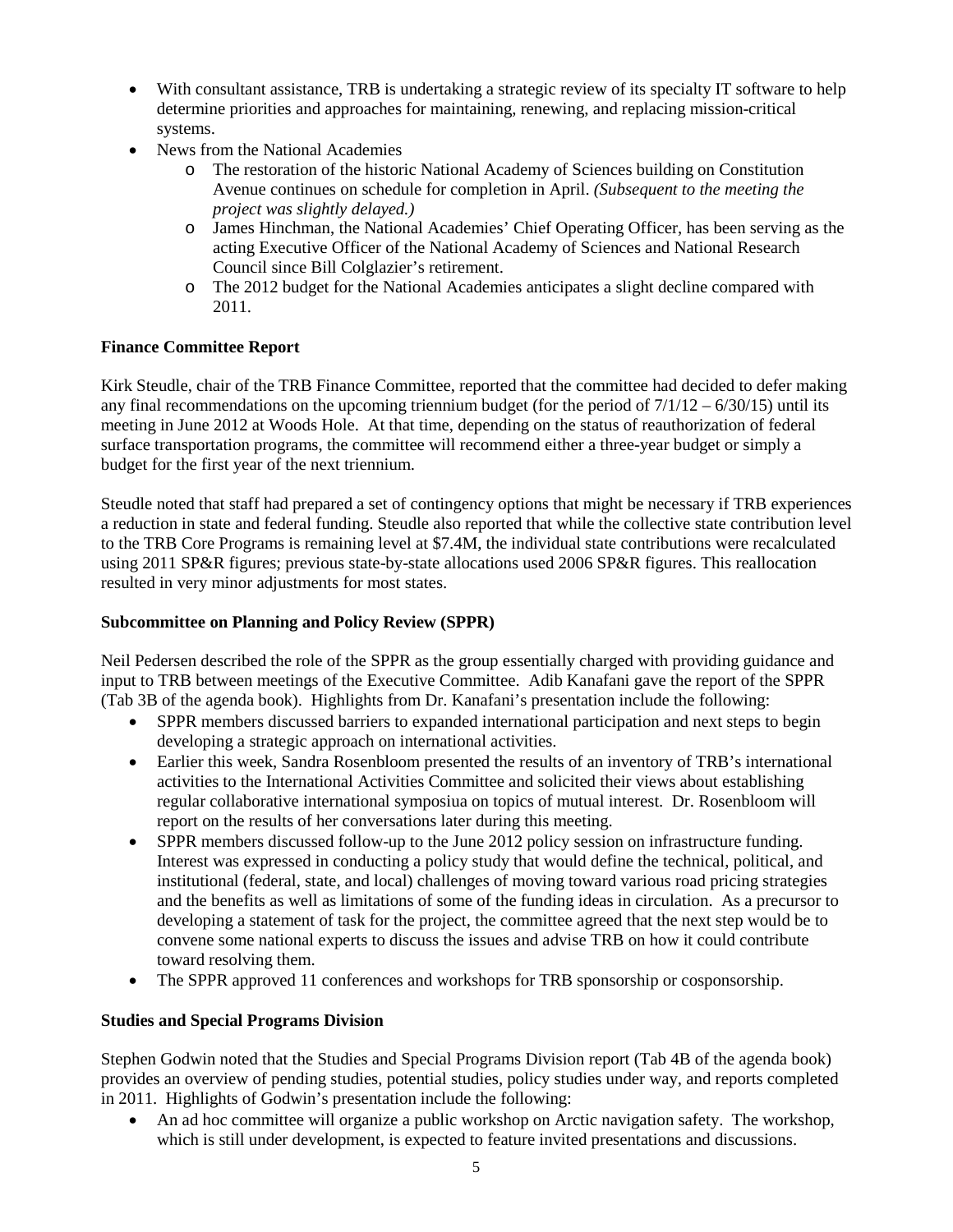- The Executive Committee approved TRB's participation in a study along with the Division on Behavioral and Social Sciences and Education to advise the U.S. Federal Motor Carrier Safety Administration about research relating fatigue to safety and driver health. The research results to be identified in the study may be used to help inform a future rulemaking.
- The Executive Committee approved TRB's participation in a study along with the Board on Environmental Studies and Toxicology (BEST) to review a draft health impact statement for the I-710 corridor study in Southern California. The study was requested by the Los Angeles County Metropolitan Transportation Authority and the Gateway Cities Council of Governments. TRB's role will be to assist BEST on the study in the areas of regional transportation models, transportation planning, and related topics.
- The Executive Committee provided preliminary approval of TRB's participation in a project to conduct a study identifying the market barriers slowing the purchase of electric vehicles (EVs, which for this study include pure battery electric vehicles [BEVs] and plug-in hybrid electric vehicles [PHEVs]) and hindering the deployment of supporting infrastructure in the United States. The study will be led by the Board on Energy and Environmental Systems (BEES) and will focus on light-duty vehicles but also draw upon experiences with EVs in the medium- and heavy-duty vehicle market segment. The Executive Committee directed the SPPR to provide final approval for the project after it has reviewed the full project summary in April.
- The unintended acceleration report is expected to be released in February. The report will examine how the National Highway Traffic Safety Administration's (NHTSA's) regulatory, research, and defect investigation programs can be strengthened to meet the safety assurance and oversight challenges arising from the expanding functionality and use of automotive electronics. The committee that is producing the report found that the increasingly capable and complex electronics systems being added to automobiles present many opportunities for making driving safer but also present new demands for ensuring their safe performance. (*Subsequent to the meeting, the report was released as TRB Special Report 308: The Safety Challenge and Promise of Automotive Electronics: Insights from Unintended Acceleration.)*

## <span id="page-5-0"></span>**Technical Activities Division (TAD)**

## <span id="page-5-1"></span>Technical Activities Division and Council Report

Katherine Turnbull and Mark Norman reported on activities of the Technical Activities Council (TAC) and Technical Activities Division (TAD) as detailed in their report (Tab 4A of the agenda book). Their presentations highlighted the following:

- Attendance at this year's Annual Meeting hit 11,000, which is a new record. In addition, exhibits sold out, advertising and patron revenue equaled last year's, TRB unveiled the Annual Meeting Daily e-newsletter, and a PDF version of the final program was released.
- TAC has created a Young Members Council to provide recommendations to the TRB leadership on issues and activities of importance to young transportation professionals. The Chair of this new Council serves as a representative on the TAC.
- As part of a strategic review of TRB standing committees, the TAC made several decisions, including allowing chairs whose committee meets certain criteria to request up to five additional regular committee members over and above the usual 25-member limit.
- As part of TAC's continuing "Back to Basics" initiative, a Committee Research Coordinators (CRC) group was established. CRC members are expected to facilitate development of ideas for research within their committees, idea sharing among committees, and submitting research proposals with the goal of getting the research needed conducted.
- The TAC has established a new blue ribbon award program to identify and recognize outstanding communications, community building, and mentoring activities that are taking place within committees. The goal of the effort is to help share "best practices" among all the committees.
- The Task Force on Roundabouts was elevated to a standing committee.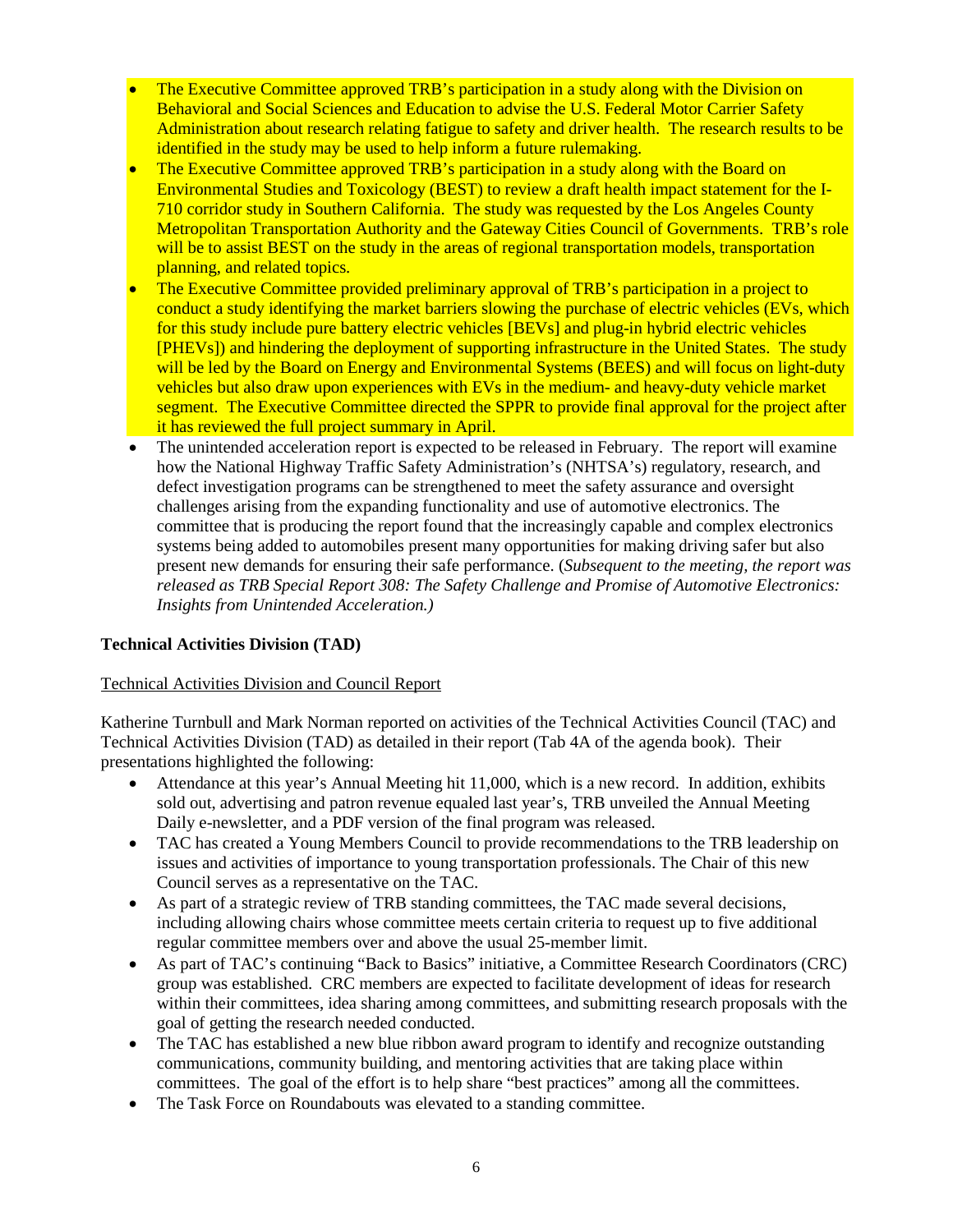<span id="page-6-0"></span>The Executive Committee approved TRB sponsorship and cosponsorship of the following conferences:

- Fifth National Bus Rapid Transit Conference (sponsor)
- 5<sup>th</sup> International Conference on Women's Issues in Transportation (cosponsor)
- Air Quality and Transportation Regional Conference (sponsor)

### <span id="page-6-1"></span>**Briefing by National Academies' Director of Congressional and Government Affairs**

James Jensen, the National Academies' Director of Congressional and Government Affairs, briefed the Executive Committee on the federal congressional environment. Highlights of his presentation include the following:

- The current election cycle and the uncertainty of who will be in charge after November has created an incentive within Congress to do nothing of any significance.
- President Obama is going to have to fight not only the Republicans during the elections, but in some cases his own party.
- The politicians are carefully monitoring the price of fuel. If the economy does not improve by Labor Day, it will help the Republican nominee; if it does improve, it will benefit the President.
- TRB and the National Academies need to be careful during any election cycle. We thrive when policy issues are based on information and science. During elections the nominees attempt to distort the perception of other candidates by using select information. The good news is that Governor Romney and President Obama both respect science.
- The three top issues during the election will be health care, the Bush tax cuts, and the deficit.

#### <span id="page-6-2"></span>**Break for Special Session and Chairman's Luncheon**

The Committee recessed at approximately 10:00 a.m. so that members of the Executive Committee could attend the Dialogue with the U.S. Department of Transportation Secretaries and the Chairman's Luncheon.

#### <span id="page-6-3"></span>**Afternoon Session**

The Executive Committee reconvened at approximately 2:30 p.m.

#### <span id="page-6-4"></span>**Policy Session: Inland Waterway Transportation: Issues, Challenges, Opportunities (Part 1 of 2)**

Chairman Pedersen welcomed the policy session panelists and expressed the committee's appreciation for their participation in the session. Members of the panel included Gerald E. Galloway, Jr., Glenn L. Martin Institute Professor of Engineering, University of Maryland; Wesley W. Wilson, Professor of Economics, University of Oregon; James R. McCarville, Executive Director, Port of Pittsburgh Commission; and Richard Calhoun, President, Cargo Carriers, and Senior Vice President, Grain and Oilseed Supply Chain.

Pedersen noted that this session was designed to focus on the United States' inland waterway system in the context of the overall national transportation system.

A summary of the presentations and the ensuing discussion are captured in the rapporteur's presentations included in the Policy Session Rapporteur's Summary section of these minutes.

#### <span id="page-6-5"></span>**Break for Evening**

Pedersen called a recess to the meeting at 5:30 p.m.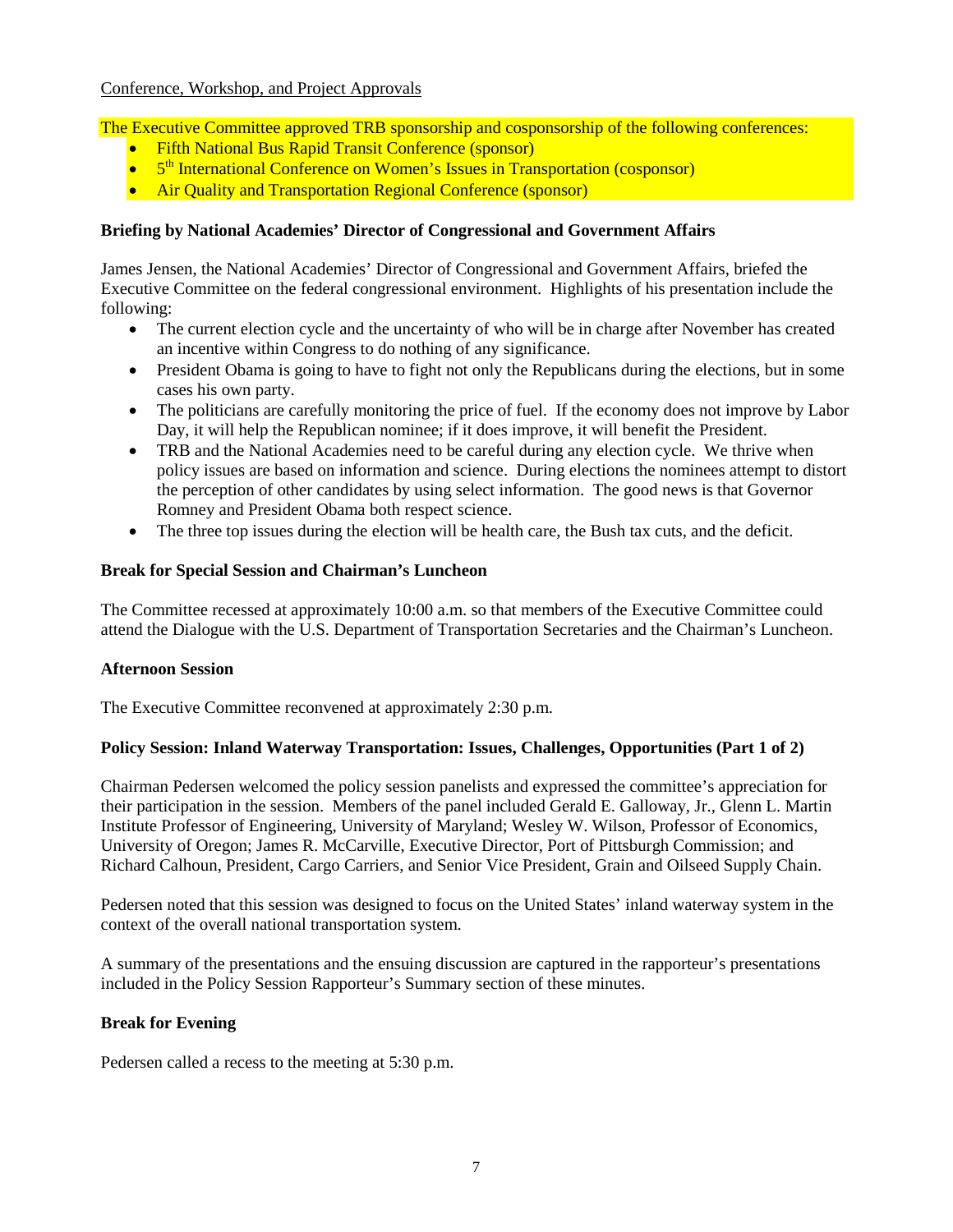#### **January 26, 2012**

<span id="page-7-0"></span>Pedersen called the Executive Committee back in session at 8:30 a.m.

#### <span id="page-7-1"></span>**Policy Session: Inland Waterway Transportation: Issues, Challenges, Opportunities (Part 2 of 2)**

#### <span id="page-7-2"></span>Policy Session Rapporteur Summary

Summary conclusions drawn by Michael Hancock from the previous day's presentations and discussion included the following:

- **Funding mechanisms for the Inland Waterway System include the following:**
	- o **Inland Waterways Trust Fund (Structure)**
		- 27 named waterways
		- Fuel tax,  $$0.20/gal$
		- 50/50 cost share on New Construction and Major Rehabilitation
		- Revenues about \$80M/yr
		- **S160M** annual construction program
		- End of FY11 balance: \$32M
	- o **Inland Waterways Trust Fund (Potential Enhancements)**
		- Fuel tax lacked a cost index clause
		- With this clause the \$0.20/gal would be \$0.30 in 2011
		- This would increase revenues from \$80M to \$120M per year
		- 50/50 cost share would result in \$240M construction program rather than the present \$160M program.
		- Capital Projects Business Model provides additional information on proposed projects, prioritization and Corps process improvements.

#### o **Harbor Maintenance Trust Fund (Structure)**

- Ad valorem tax, 0.125% of cargo value
- 100% reimbursement of HMTF eligible expenditures
- Operations and Maintenance of navigation channels
- Revenues about  $$1.5B/yr$
- Expenditures  $\sim$  \$750M/yr
- End of FY11 balance: \$6.1B

#### o **Harbor Maintenance Trust Fund (Potential Enhancements)**

- Key issue is reimbursement of HMTF eligible expenses
- Corps has a budget ceiling and must balance needs across 7 Civil Works mission areas.
- Corps civil works budget is about \$4.6B, which limits what can be budgeted for coastal navigation O&M.
- Congress appropriates and Corps expends the funds, then Treasury reimburses the HMTF eligible expenses.
- Users are pursuing Realize America's Maritime Promise to align the funding process with Highway and Aviation Trust Funds.

## • **Overview of the Inland Waterway System (Gerald E. Galloway, Jr.)**

- o The silent transport"
- o Corps 12,000 miles of inland waterways, 191 locks
- o 50% of those locks are over 50 years old
- o "challenge of change"
- o Lack of national vision water, rail, and highways working in concert

## • **The Economics of Inland Waterways (Wesley W. Wilson)**

- o Link between the price of transport and the modal choice
- o Shippers believe that an inland navigation system is essential to keep rail prices down
- o Growing congestion on the system and, ultimately, higher costs for the consumer
- **A Case Study: The Port of Pittsburgh (James R. McCarville)**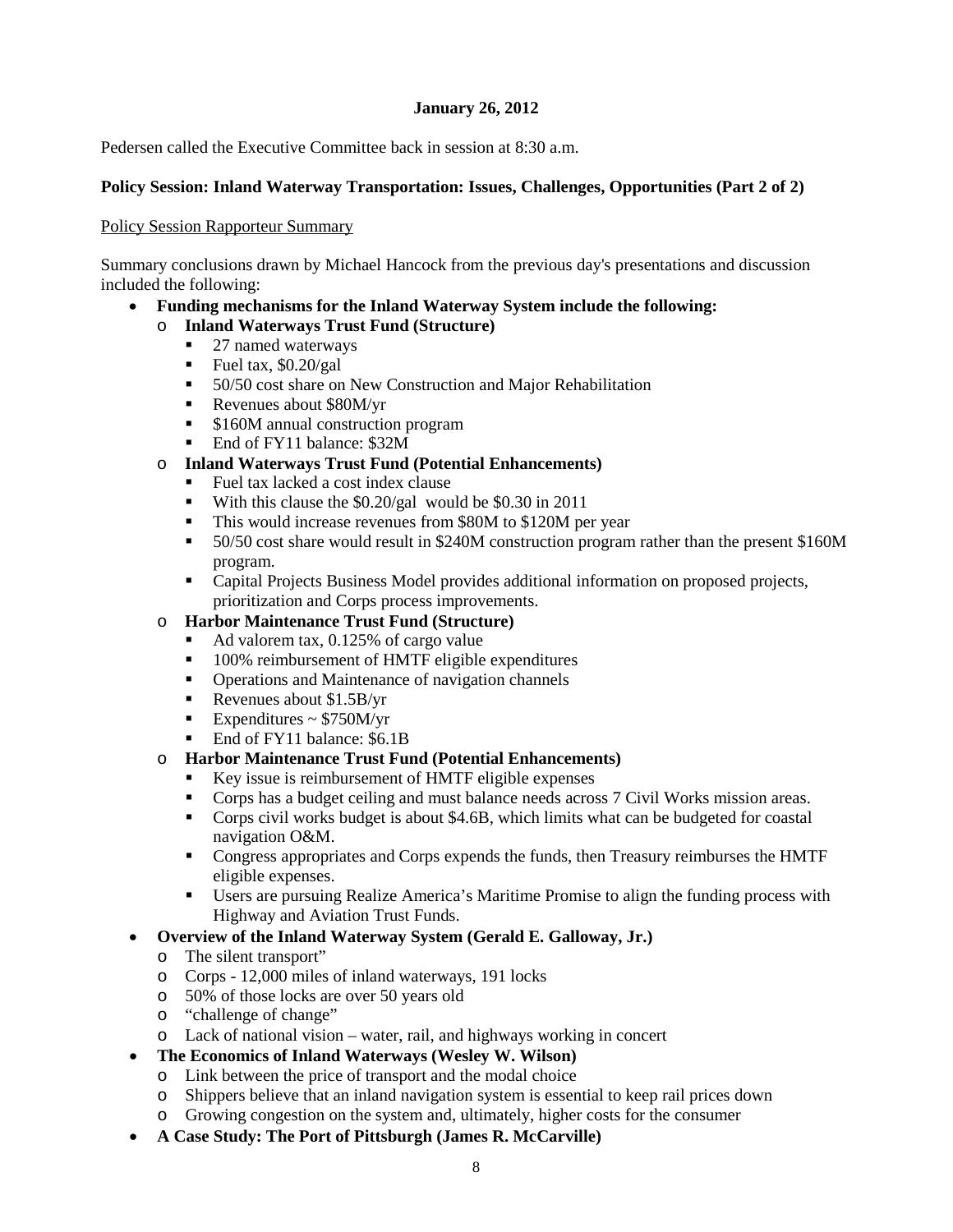- o Not all inland ports are the same!
- o Creates "navigation jobs" and "non-navigation jobs'
- o Prone to shut-downs due to lock repairs or lock failure
- o Shut-downs result in lost economic opportunity
- o Objective is to protect and sustain the wealth that has been created

### • **A Barge Operator's Perspective (Richard Calhoun)**

- o Items move from "areas of excess supply" to "areas of deficit"
- o Congestion and capacity on the highways will cause the costs for goods and services to increase
- Barge "return on investment," yields \$14/tons savings
- o Not a good time for the investment in Corps of Engineers annual appropriations to be declining
- o Industry is willing to raise taxes 30-45%, but can't get Congress on-board!
- o We need a comprehensive transportation strategy for America.

### • **Discussion—Basic Observations: Key Factors Affecting Inland Waterways**

- o Locks and dams are in a serious state of decline
- 
- o Inland waterways system viability affects pricing<br>
o Prioritization of projects won't work funding ne Prioritization of projects won't work – funding needed
- o Funding dilemma is similar to the other modes including user support for increased taxes
- o Congress is not inclined to raise taxes
- o There is no national comprehensive transportation strategy or vision

### • **Discussion—Ideas for Research on This Topic**

- Compare rail (mid-1970s) and aviation (PFCs in Chicago) to waterways and see if there are compatibilities/lessons learned that can be applied to waterways issues.
- o Failing freight infrastructure: What are the national impacts of a severe restriction in modal choice due to inadequate infrastructure?
- o Congressional and Administration champions: Who should lead the charge to invest in inland waterways infrastructure before a catastrophic failure occurs?
- o What is the appropriate long-term "fix" for the inland waterway system and how do user groups effectively support/promote this vision?
- o Understanding the inland waterways taxation structure where does the funding come from, where does it go, and is it even close to meeting the system needs?
- o Taking a more comprehensive look at inland waterways cargo to assess not only the tonnage of goods moved, but also the value of the goods moved.
- o Is the current planning process sufficient for the inland waterway system? Does it consider pricing and economic impacts associated with competition from other modes?
- o Performing a comprehensive review of intermodal operations and maintenance costs for waterways, rail, and highway freight options: are there interrelationships that should be better understood?
- o Evaluation of the Corps of Engineer's benefit/cost ratio for inland waterway projects: are there benefits that aren't properly credited to the calculation?

#### <span id="page-8-0"></span>Policy Session Rapporteur's Summary Discussion

General themes and key issues addressed during the discussion included the following:

- The challenges surrounding the Inland Waterway System can probably not be solved in isolation. There may be a need to develop a national freight policy or plan that would help ensure that the nation get the greatest bang for the buck from each of the systems and aid in better managing the multimodal interfaces between the nation's freight transport systems. Development of any such plan would likely explore the value of the inland waterway system to the nation's freight network in order to help determine the appropriate level of investment that should be made to inland waterways.
- There may be innovative construction techniques developed in other sectors of transportation that could be identified and applied to the reconstruction of locks and other navigation facilities.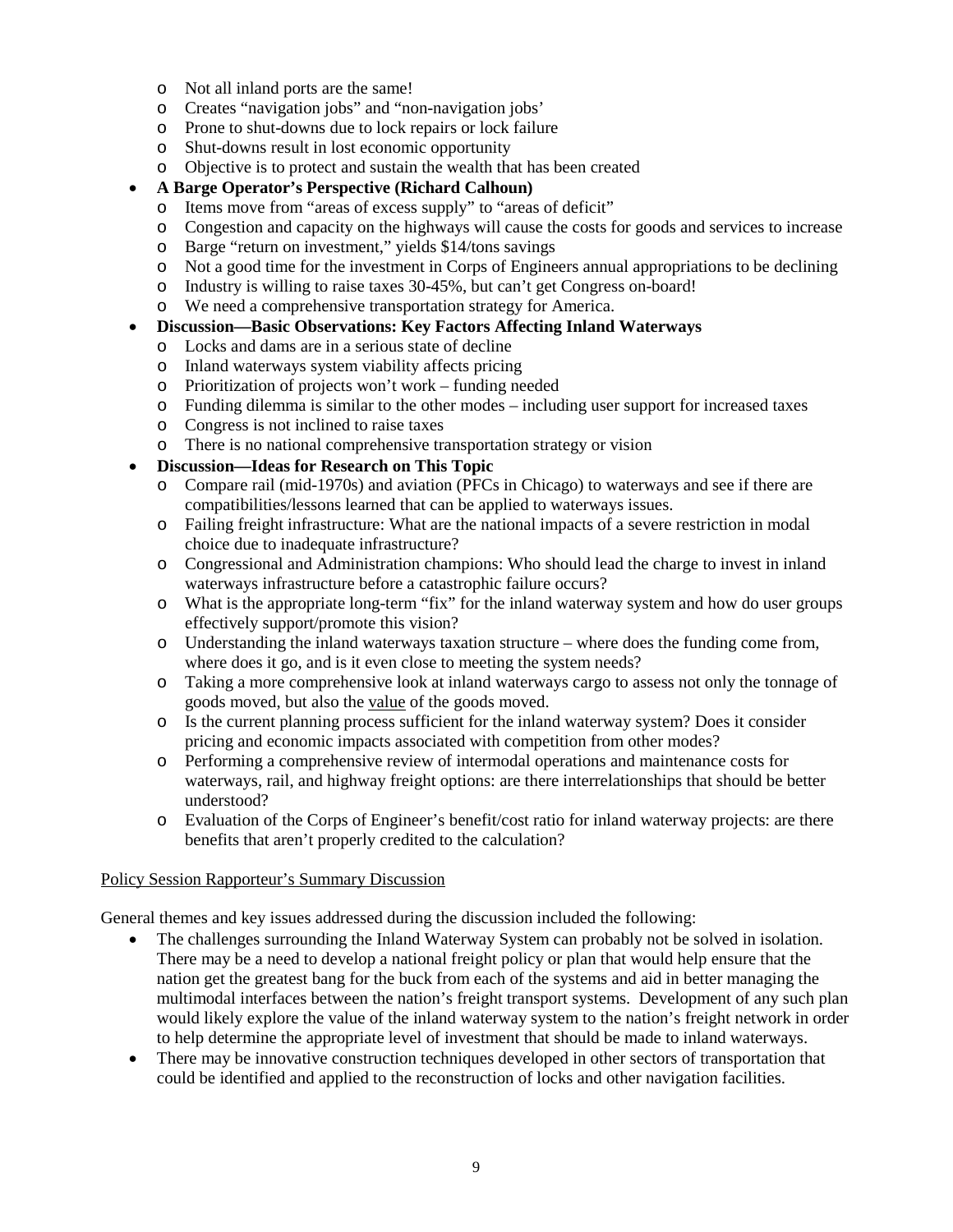At the conclusion of the discussion, the Executive Committee charged the SPPR with exploring two possible, related self-initiated studies focusing on (a) freight policy in the context of inland waterway transportation and (b) capital reinvestment needs for inland waterway transportation.

### <span id="page-9-0"></span>**Future Policy Session Topics**

Russell Houston provided an overview of the SPPR's suggested topics for the June 2012 policy session (Tab 6B of the agenda book).

The Executive Committee decided that the June 2012 policy session in Woods Hole, Massachusetts, would focus on the promises presented by new technologies, major barriers to their introduction, successes, and prospects for moving beyond the present. In addition, we hope to touch on what technology progress has meant for travelers and consumers.

#### <span id="page-9-1"></span>**International Activities**

Sandra Rosenbloom provided a report to the Executive Committee as the Committee's International Secretary (Tab 3C of the agenda book). Highlights from Dr. Rosenbloom's presentation are as follows:

- An international stakeholders meeting was held on November 10, 2011, at TRB's headquarters. The meeting was designed to seek input on the future direction of TRB's international activities and to consider strategies to strengthen TRB's collaboration with international partners. Proposed actions, activities, and initiatives that resulted from the meeting include the following:
	- o A series of internal actions including designating a group to follow up on the meeting, identify ways to get committee input, clarify the role of the International Activities Committee, review the vision and goal for TRB's international activities, and monitor international activities.
	- o Under the area of convening activities, the group suggested regular international symposia organized around a topic or theme and enhanced support for young researchers from the U.S. and elsewhere.
	- o Create links between TRB committees and World Road Congress committees, and encourage international participation in TRB committees.
	- o Develop topic or theme area research frameworks or roadmaps, support information exchange, and develop more in-depth collaborations between international and U.S. research teams.
	- o Explore funding sources and potential for an international cooperative research program and strategic international research program.
	- o Develop value-proposition for international activities and collaborations, and seek support from non-traditional TRB sponsors.
	- o Consider outreach and capacity-building activities for developing countries and inventory sister organizations outside the United States.
- TRB is already conducting a number of international activities. An inventory of those activities was presented that covered convening activities, international involvement in TRB committees and panels, international scan and research programs, complementary research activities, collaborative studies, Memoranda of Understanding, and the international bibliographic database.

## <span id="page-9-2"></span>**Subcommittee for NRC Oversight (SNO)**

Michael Walton described the role and background of the SNO and some of its oversight activities, including its efforts to support the broadening of the representation of minorities and women on TRB committees and panels as detailed in the SNO report (Tab 3A of the agenda book). During his presentation, Walton noted that:

• Henry G. (Gerry) Schwartz is the Vice Chair of the SNO and he has responsibility for oversight duties for the second Strategic Highway Research Program.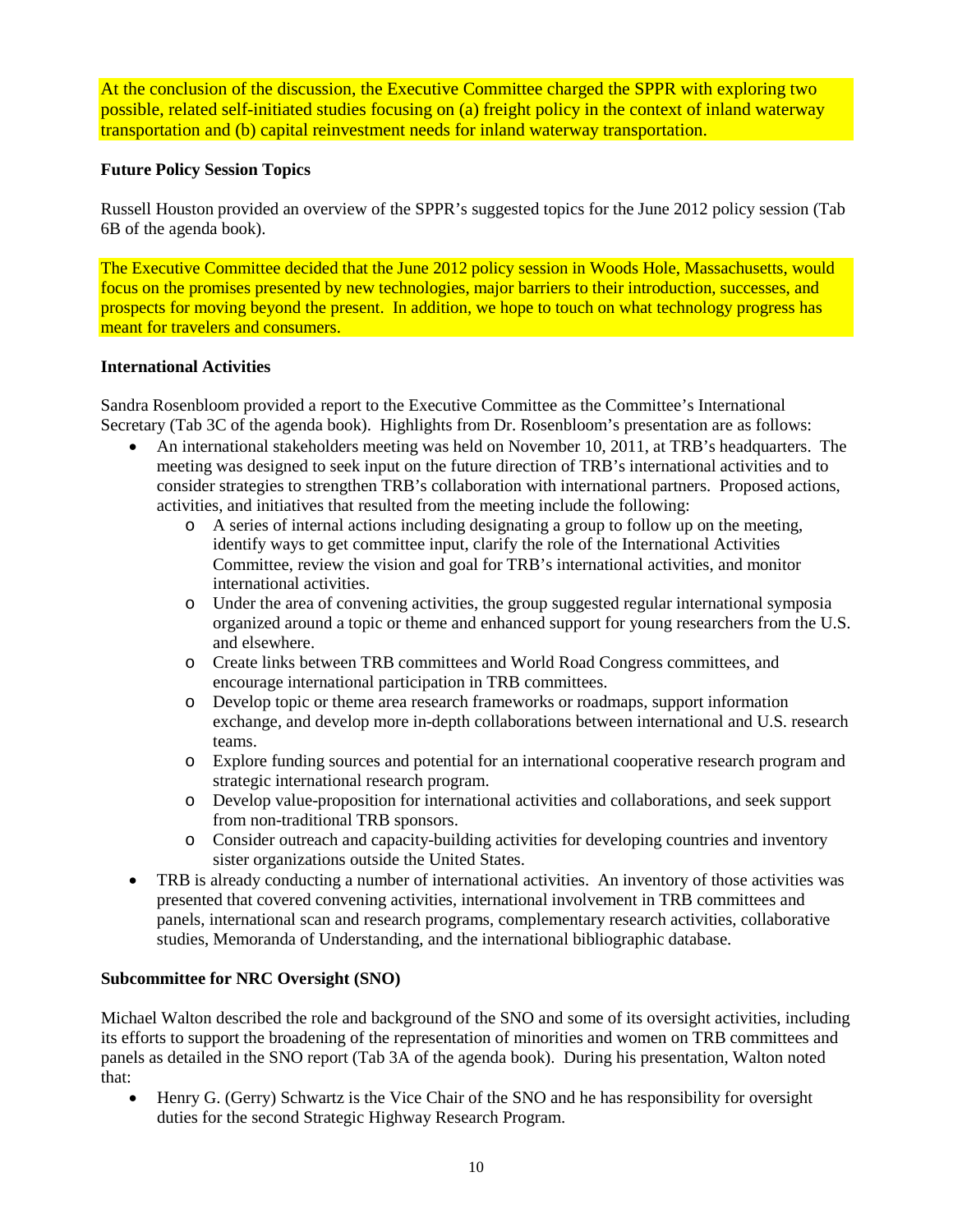- TRB is the largest and oldest division within the National Research Council and the SNO acts as the link between TRB and the parent organization.
- TRB has been making steady, incremental improvements in women's and minorities' participation in TRB.
- This past year, 29 individuals with TRB credentials were honored as National Associates of the National Academies.

# <span id="page-10-0"></span>**TRB Minority Student Fellows Pilot Program**

Suzanne Schneider provided an update on the TRB Minority Student Fellows Pilot Program as detailed in her report (Tab 5B of the agenda book). Her presentation highlighted the following:

- The objective of the program is to help support the travel, lodging, and subsistence expenses for minority students from a selected group of historically black colleges and universities and Hispanicserving institutions to attend the Annual Meeting and to present a student-authored research paper at a session at the meeting.
- Nine schools are participating in the 2011-2012 pilot program, as compared to four last year.
- Each school selected one minority student from among the graduate students or advanced undergraduates in a transportation-related curriculum and designated a faculty member to oversee the work of the student and to accompany the student to the TRB  $91<sup>st</sup>$  Annual Meeting.
- Stipends have been provided to the nine students and the nine faculty mentors in the amount of \$2,000 or \$2,500, depending on their schools' distance from Washington, D.C.
- In addition to TRB, four organizations sponsored a student and facility pair: the North Central Texas Council of Governments; Parsons Brinckerhoff; the South Coast Air Quality Management District, California; and Stantec, Inc.

The Executive Committee approved making the pilot program into a regular, continuing program.

## <span id="page-10-1"></span>**Administration and Finance Division**

Michael LaPlante summarized the Administration and Finance Division report (Tab 4C of the agenda book). During his presentation he reported that:

- The total activity level for all TRB program activities is projected to increase from \$99 million in calendar year 2009 to \$113 million for 2010, and a projected \$121 million in 2011. These increases are mainly due to expected growth in SHRP 2 subcontractor activity and billings.
- For the current triennium, the states collectively are financing about 45 percent of TRB's Core Program. At present, the U.S. Federal Highway Administration, TRB's largest and original sponsor, contributes about 14 percent, other agencies finance about nine percent, and TRB self-generated income covers the remaining 32 percent.
- TRB's growing private revenue and steady-state costs will result in an increase to the TRB Reserve Fund to a total of about \$16 million, which represents slightly more than 40 percent of Core triennium operating costs.
- TRB's current reserves total approximately 123 percent of its annual Core operating expenditures, and should rise to slightly more than 138 percent of an operating year by the end of this triennium.
- A benefit of the reserve is that the interest on the reserve is available to support self-initiated policy studies.

## <span id="page-10-2"></span>**Second Strategic Highway Research Program (SHRP 2)**

Ann Brach, director of SHRP 2, directed members of the Executive Committee to the SHRP 2 report (Tab 4E of the agenda book). During her presentation, Dr. Brach highlighted the following:

• SHRP 2 has 18 completed, 76 active, and 11 contracts pending execution for a total contract value to date of \$128.3 million.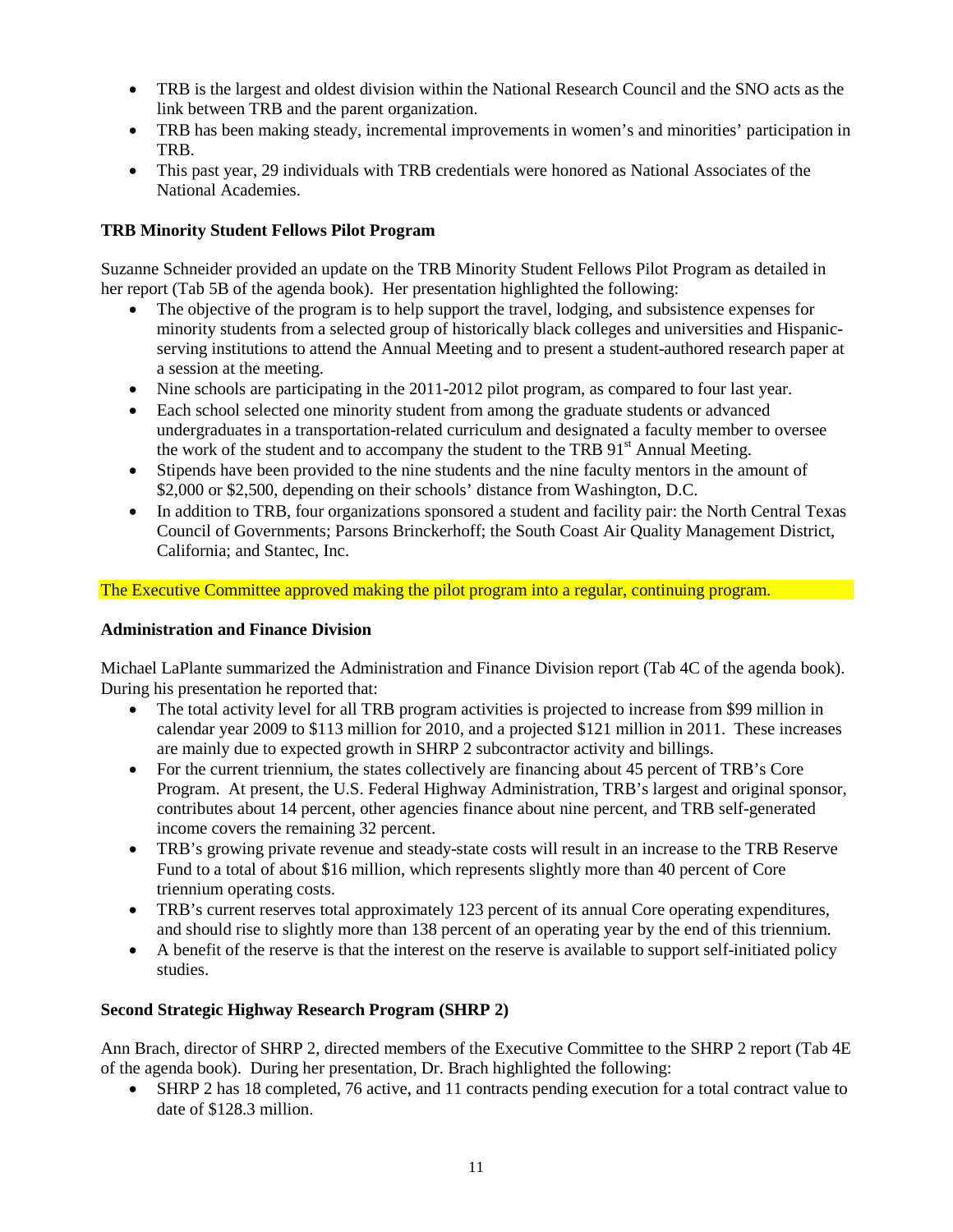- SHRP 2 had additional work approved for 2012 that will involve 30 new or modified contracts worth about \$13.3 million.
- The last projects expected to be started under SHRP 2 will begin in 2013.
- Funding of \$218 million has been provided to TRB for SHRP 2 research and development/early implementation-related activities
	- o \$170 million: original from the Safe, Accountable, Flexible, Efficient Transportation Equity Act: A Legacy for Users (2005)
	- o \$48 million: continuing resolutions
- Approximately \$70 million additional from continuing resolutions managed by FHWA; plans under development for use of these funds
- Safety Program Highlights
	- o 1600 instrumented vehicles on road, 17 crashes, and 1000 miles of roadway data at 3 sites.
		- First analysis projects will study methods to reduce crashes
			- o on rural, 2-lane, 55-mph curves
			- o on congested freeways
			- o by left-turning vehicles at signalized intersections
			- o by inattentive and distracted drivers
- Renewal Program Highlights
	- o 23 projects scheduled for completion by end of 2012
	- o Dozens of new activities in support of implementation
	- o Accelerated bridge demos—for use on "ordinary" bridges with local contractors
	- o Web-based tool for selecting geotechnical solutions
	- o Non-destructive evaluation: technology development and decision tools
- Reliability Program Highlights
	- o Institutionally oriented projects are a hit:
		- Interagency incident management training
		- Regional "Operations Academies"
		- Self-assessment tool, strategies, business practices for becoming a more operations-oriented agency
	- o Foundational analytical work:
		- Measuring, modeling, monitoring travel time reliability
		- Assessing impact of strategies on reliability
	- o Impact of design on reliability; incorporating reliability in the Highway Capacity Manual
- Capacity Program Highlights
	- o Framework for collaborative decision making improves decisions and expedites overall project development process
	- o Results of pilots coming in: states pleased with tool; additional pilots to begin this year
	- o Strategies for expedited delivery
	- o Guide for considering greenhouse gas emissions
	- o Guide for integrated conservation planning; web tool for ecological assessment
- **Implementation** 
	- o Coordination with AASHTO and FHWA
	- o Dozens of new projects and contracts
	- o Webinars, workshops, presentations
	- o Oversight Committee now able to provide advice to FHWA and AASHTO through its status as advisory committee (separate but with the same membership): Kirk Steudle
	- o Establishing advisory committee focused on long-term stewardship of safety data
	- o AASHTO establishing implementation task force: Susan Martinovich
	- o AASHTO and FHWA identified first set of products for implementation

#### <span id="page-11-0"></span>**Cooperative Research Programs (CRP)**

Christopher Jenks provided a status report on the National Cooperative Highway Research Program (NCHRP), Transit Cooperative Research Program (TCRP), Airport Cooperative Research Program (ACRP),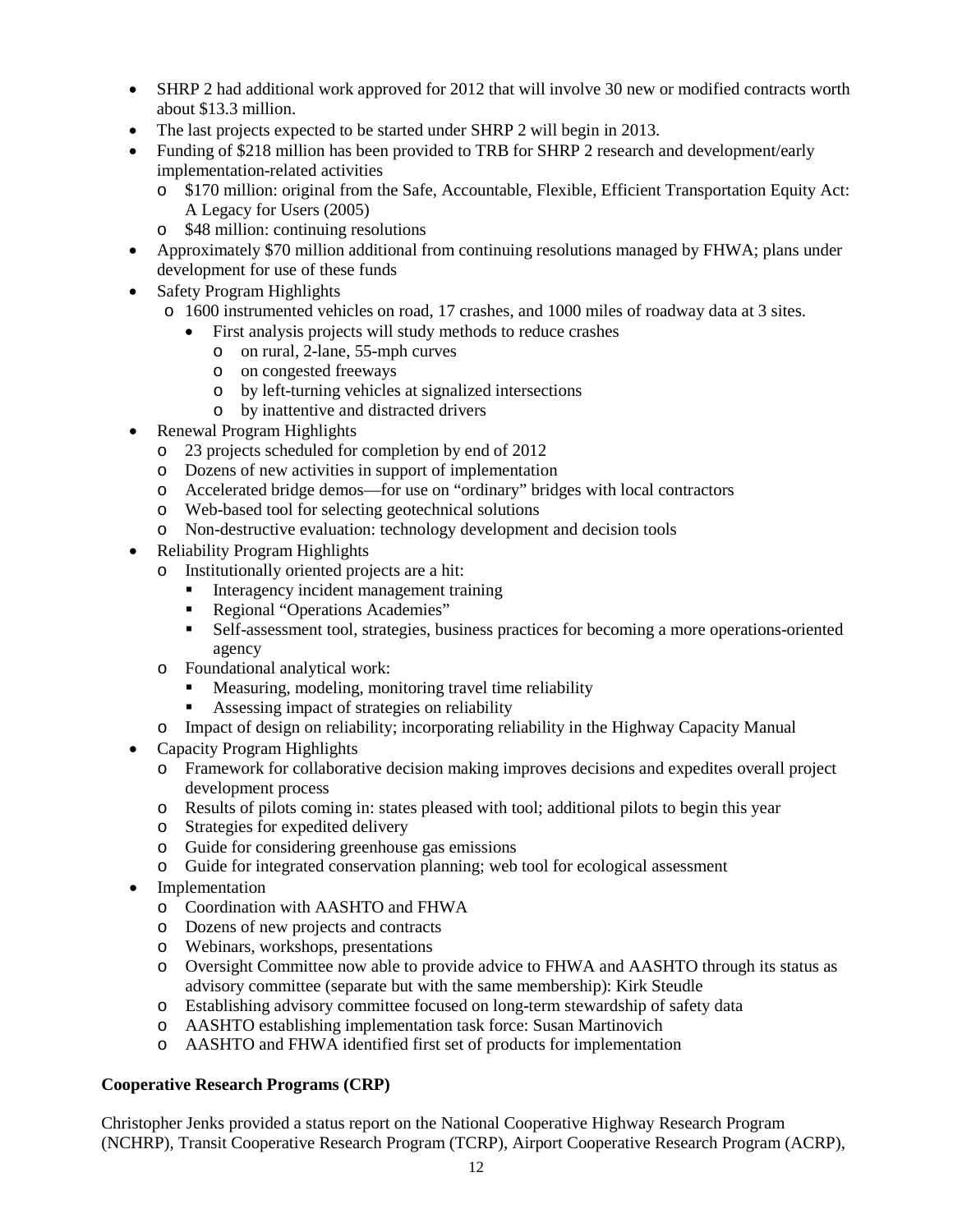National Freight Cooperative Research Program (NFCRP), Hazardous Materials Cooperative Research Program (HMCRP), and the new National Cooperative Rail Research Program (NCRRP), as detailed in the Cooperative Research Programs report (Tab 4D of the agenda book). In addition, he highlighted the following items:

- The Cooperative Research Programs Division administers six programs with an annual expenditure of \$74 million.
- During 2011 the division produced a total of 156 reports, 18 of which included accompanying CD-ROMs.
- Program Updates
	- o NCHRP FY 2012 projects have been selected and approved. Staff is now processing the 115 suggested problem statements for the FY 2013 program. June 19, 2012 marks the  $50<sup>th</sup>$ anniversary of the founding of NCHRP. A  $50<sup>th</sup>$  anniversary brochure was prepared highlighting some of the accomplishments of NCHRP and its impact on state departments of transportation and the transportation industry. Planning for an anniversary video is under way.
	- o TCRP FY 2012 funding was reduced from \$9.98 million in FY 2011 to \$6.5 million in FY 2012. The reduction is not perceived as a reflection on the value of the program. FY 2012 projects had been selected, but due to subsequent FY 2012 funding reduction a deprogramming effort is under way. Panel member solicitations for the new projects are due January 26, 2012. FY 2012 synthesis program topic solicitations have been issued and are due March 31, 2012. The FY 2013 problem statement solicitation has been issued with a due date of June 15, 2012.
	- o ACRP FY 2012 projects were selected in July, and panels have been formed and requests for proposals have been issued. The FY 2013 problem statement solicitation was issued in December with a due date of March 3, 2012.
	- o NCFRP The oversight committee will meet in February to select projects for its FY 2012 program and to revisit its strategic plan. The U.S. DOT is not likely to provide an authorization amount for the FY 2012 program until it has a better understanding of its overall funding for FY 2012. As a consequence, TRB is taking a "go slow" approach in initiating new activities on the FY 2012 program until there is more certainty about FY 2012 funding.
	- o HMCRP –FY 2012 projects have been selected. There is uncertainty about the future of the program beyond March 31, 2012. FY 2011 funding was received and three of the four projects selected for the FY 2011 program are under way. A principal investigator of *HMCRP Report 6: Feasibility of a Consolidated Security Credential for Persons Who Transport Hazardous Materials* was invited to testify before the U.S. House of Representatives Homeland Security Subcommittee on Transportation Security.
	- o NCRRP The Federal Railroad Administration and National Academy of Sciences Memorandum of Agreement on the program has been executed. The FY 2010 grant has been approved and the U.S. Department of Transportation has appointed the governing board. Solicitation of potential research topics is under way through the Federal Railroad Administration and relevant American Association of State Highway and Transportation Officials, American Public Transportation Association, and TRB committees. The first meeting of the NCRRP governing board is expected to take place in May, 2012, to select initial research projects.

At the conclusion of the presentation it was suggested that the SPPR discuss coordination among the various CRP programs.

## <span id="page-12-0"></span>**New Business**

The Executive Committee approved a resolution expressing its appreciation to Neil Hawks for his distinguished service and many contributions to TRB. *(Subsequent to the meeting the resolution was presented to Mr. Hawks.)*